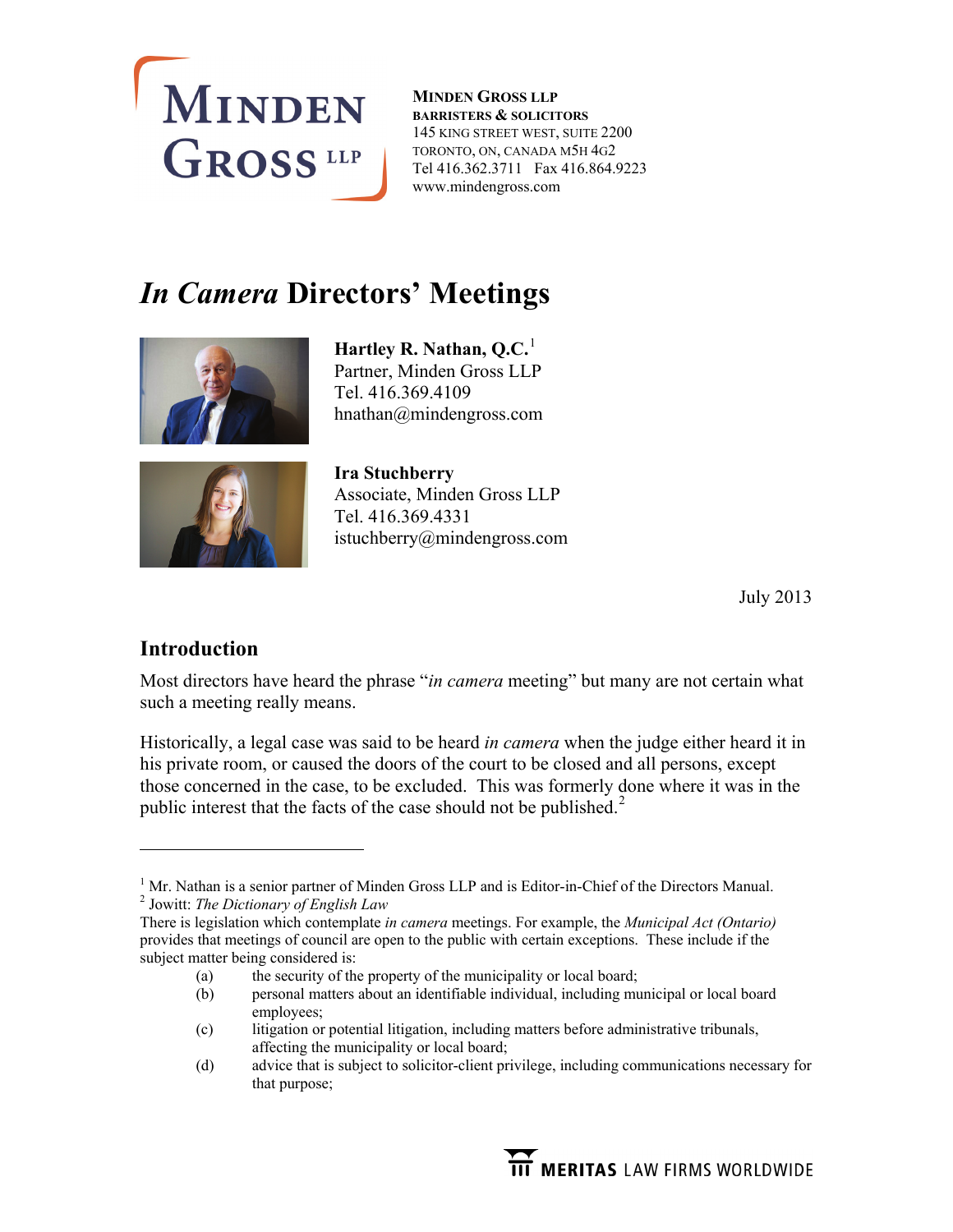

An *in camera* meeting in today's business world usually connotes a meeting where the independent directors of a corporation might have an opportunity to gather together without management present. Often the *in camera* sessions will consist of a series of meetings between the independent directors and key persons such as the Chief Executive Officer ("CEO"), internal and external auditors, the chief risk officer, etc. This provides the independent directors an opportunity to meet with these individuals privately and to have a candid discussion about the affairs of the company without other parties being present.

Directors often hold *in camera* meetings where there are sensitive issues, often where only a certain number of directors attend, which may or may not constitute a quorum.

A CEO is often a director of a company. Suppose there is a concern that the CEO is not properly performing his or her duties? How to terminate the CEO's employment, or at least have a discussion of what to do, may be an example of such a sensitive matter. Another concern might be the difficult director who may be a nominee for a larger shareholder. There may be confidentiality concerns.

## **Notice and Right to Attend Board Meetings**

It is settled law that if due notice is not sent to all directors, the meeting is invalid unless the absent director waives notice or acquiesces to the transaction of business. It is also settled law that every director has the right to attend and participate in all meetings of the board of directors.<sup>[3](#page-1-0)</sup> A director cannot be excluded from a meeting of the board.<sup>[4](#page-1-1)</sup> One exception that comes to mind is under section 132(5) of the *Ontario Business Corporations Act*.This section provides that a conflicted director shall not attend any part of the meeting of directors during which the contract or transaction in question is discussed and shall not vote on any resolution to approve the contract or transaction unless the contract or transaction is.

- (a) one relating primarily to his or her remuneration as a director of the corporation or an affiliate;
- (b) one for indemnity or insurance; or
- (c) one with an affiliate;

 $\overline{a}$ 

There are other Acts which make these provisions applicable such as the *Toronto Atmospheric Fund Act*, 2005, s.7.<br><sup>3</sup> Boak v. Woods (1926), 36 B.C.R. 456, 1 D.L.R. 1186 (C.A.).

<span id="page-1-1"></span><span id="page-1-0"></span><sup>&</sup>lt;sup>4</sup> *Hayes v. Bristol Plant Hire Ltd.*, [1957] 1 All E.R. 685; *Howard v. Dench*, [1942] 2 D.L.R. 177

<sup>(</sup>B.C.C.A.); *Trounce v. NCF Kaiapoi Ltd*. (1985), 2 N.Z.C.L.C. 99, 422 (H.C.).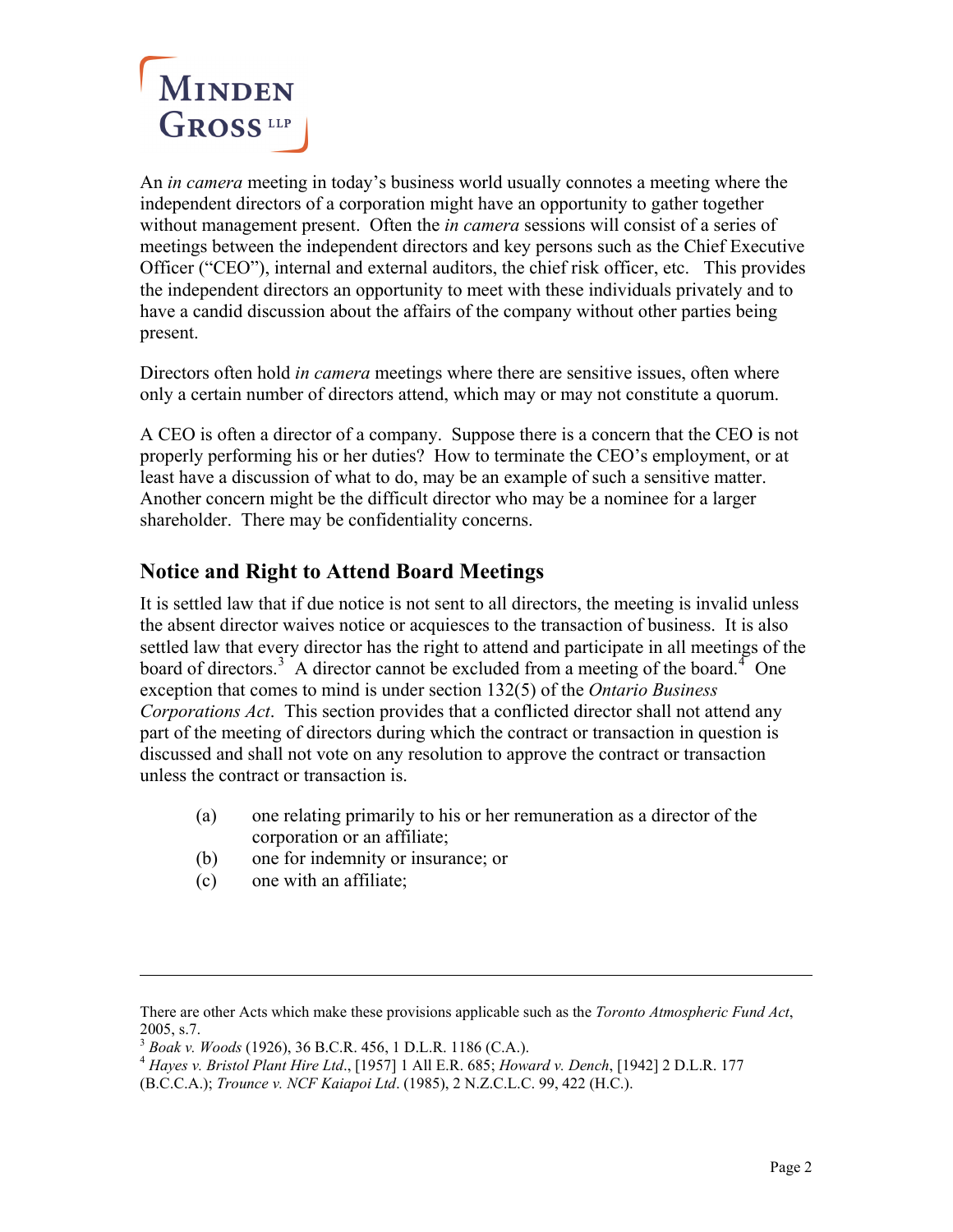

### **Inspection of Records**

Directors have the right to inspect minutes of directors' meetings and other company information under the *Canada Business Corporations Act* (s. 20(4)) and the *Ontario Business Corporations Act* (s. 144). Minutes of an inquorate *in camera* meeting may be subject to inspection by directors who were not invited to that meeting as company information. They could also be the subject matter of discovery in litigation. A common sense approach would be to hold the *in camera* meeting, make a decision, toss away notes and do not keep minutes.

## **Use of Executive Committee / By-Laws**

What if an *in camera* meeting is held without the CEO and a decision is made to terminate the CEO? How is that decision legally carried out?

What is the way to ensure the difficult director does not pass along information to his or her nominator?

Theoretically, a board meeting can be convened with the CEO director invited and the bad news delivered at that meeting. This is often difficult to carry out from a personal point of view. The termination will often be confrontational. Accordingly, the *in camera* meeting should be used a as prelude to a proposed termination. If the *in camera* meeting comes to the conclusion that terminating the CEO is in the best interests of the company, the Chair could have a talk with the CEO and give him or her the bad news. Thereafter, the CEO might well decide to resign or absent himself or herself from a proper meeting of the board where the termination will be confirmed.

Both the *Canada* and *Ontario Business Corporations Acts* provide for the creation of an Executive Committee to which may be delegated certain of the powers of the board.

If there has been such a delegation of the power to hire and fire employees, the Executive Committee may have the power to terminate the CEO's employment.

#### **Recent Case Law**

In the recent Delaware case of *Kalisman, et al. v. Friedman, et al., [4](#page-2-0)* the Court of Chancery provided guidance for a board dealing with a difficult director. It confirmed the following:

- 1. a director's right to company information is "essentially unfettered in nature."
- 2. a director's right to information extends to privileged material;

 $\overline{a}$ 

<span id="page-2-0"></span><sup>4</sup> C.A. NO. 8447-VCL